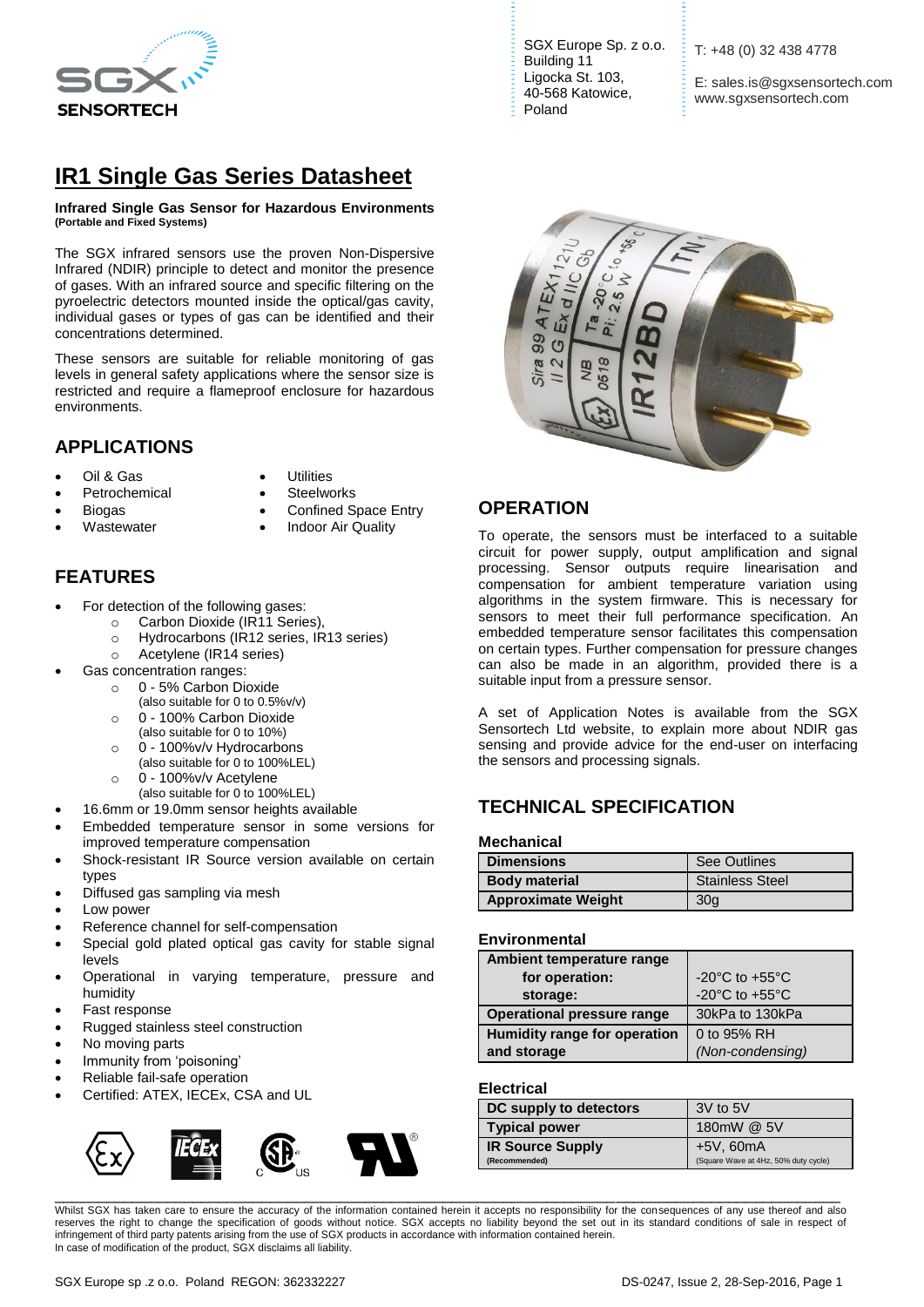

E: sales.is@sgxsensortech.com www.sgxsensortech.com

# **CONFIGURATIONS**

| <b>Sensor</b> | <b>Concentration Range*</b><br>Gas |           | <b>IR Source</b>     |                 | <b>Sensor Height</b> |              | <b>Internal Temperature</b><br>Sensor |              | Qty<br>of    |                |                         |
|---------------|------------------------------------|-----------|----------------------|-----------------|----------------------|--------------|---------------------------------------|--------------|--------------|----------------|-------------------------|
| Type **       |                                    | Highest   | Lowest               | <b>Standard</b> | Rugged               | 16.6mm       | 19mm                                  | Thermistor   | <b>LM60</b>  | <b>None</b>    | Pins                    |
| IR11BD        |                                    |           | ✓                    |                 |                      | $\checkmark$ |                                       |              | $\checkmark$ | $6\phantom{1}$ |                         |
| IR11EJ        |                                    |           | 0 to 5%<br>0 to 0.5% | ✓               |                      |              | $\checkmark$                          | $\checkmark$ |              |                | $\overline{\mathbf{7}}$ |
| IR11EM        |                                    |           |                      | $\checkmark$    |                      | $\checkmark$ |                                       | $\checkmark$ |              |                | $\overline{7}$          |
| IR11GJ        | <b>Carbon Dioxide</b>              |           |                      |                 | $\checkmark$         |              |                                       | $\checkmark$ |              | $\checkmark$   |                         |
| IR11GM        |                                    |           |                      | $\checkmark$    |                      | $\checkmark$ |                                       |              | $\checkmark$ |                | $\overline{7}$          |
| IR11GM_1      |                                    |           |                      |                 | $\checkmark$         | $\checkmark$ |                                       |              | $\checkmark$ |                | $\overline{7}$          |
| IR11BR        |                                    | 0 to 100% | 0 to 10%             | $\checkmark$    |                      |              | $\checkmark$                          | $\checkmark$ |              |                | $\overline{7}$          |
| IR12BD        |                                    |           | $\checkmark$         |                 |                      | $\checkmark$ |                                       |              | $\checkmark$ | $\bf 6$        |                         |
| IR12EJ        |                                    |           |                      | $\checkmark$    |                      |              | $\checkmark$                          | $\checkmark$ |              |                | $\overline{7}$          |
| IR12EM        |                                    |           |                      | ✓               |                      | $\checkmark$ |                                       | $\checkmark$ |              |                | $\overline{7}$          |
| IR12GJ        | Methane /<br><b>Hydrocarbons</b>   | 0 to 100% | 0 to 100%LEL         | $\checkmark$    |                      |              | $\checkmark$                          |              | $\checkmark$ |                | $\overline{7}$          |
| IR12GM        |                                    |           |                      | $\checkmark$    |                      | $\checkmark$ |                                       |              | $\checkmark$ |                | $\overline{7}$          |
| IR12GM_1      |                                    |           |                      |                 | $\checkmark$         | $\checkmark$ |                                       |              | $\checkmark$ |                | $\overline{7}$          |
| IR13BD        |                                    |           |                      | $\checkmark$    |                      |              | $\checkmark$                          |              |              | $\checkmark$   | $6\phantom{1}$          |
| IR14BD        | Acetylene                          | 0 to 100% | 0 to 2.5%            | ✓               |                      |              | $\checkmark$                          |              |              |                | $6\phantom{1}$          |

*\* The Highest Concentration Range is the highest range the sensor is suitable. The Lowest Concentration Range is the lowest range the sensor is suitable. The use of the sensor beyond these ranges will affect the sensor's performance.*

*\*\* All sensors use temperature compensated pyroelectric detectors except for IR1nBD variants which are uncompensated. This refers to a change in the DC voltage output only. Further temperature compensation is required for all sensor variants.*

# **HANDLING PRECAUTIONS**

- 1. Do not allow sensors to fall on the floor. This could cause IR Source filament breakage, damage to the pins and the gas entrance aperture.
- 2. Do not apply mechanical force against the gas entrance aperture.
- 3. Do not immerse sensors in water or other fluids.
- 4. Protect the gas entrance aperture against dust ingress and sprayed materials.
- 5. Anti-static handling precautions must be taken.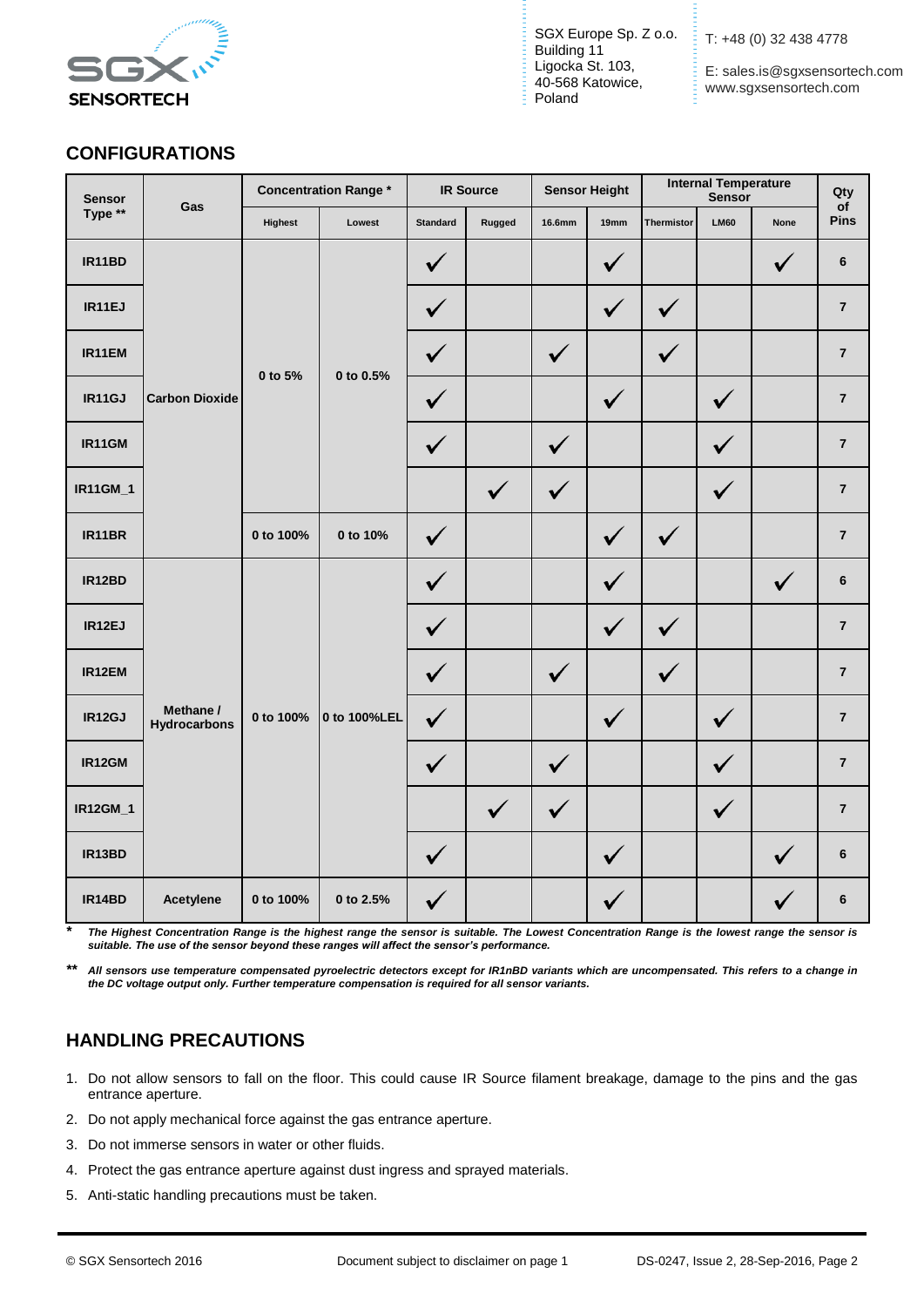

E: sales.is@sgxsensortech.com www.sgxsensortech.com

### **PERFORMANCE**

For test purposes, all data taken using the following conditions:

- Performance as tested in the SGX IR-EK2 Evaluation Kit directly after calibration.
- SGX linearisation and temperature compensation algorithms applied; see Infrared Sensor Application Notes.
- IR Source Voltage 5V, square wave, at 4 Hz and 50% duty cycle. Running the IR Source at 3V will decrease performance due to lower output signals.
- Ambient temperature (20°C) and pressure (101 kPa).
- All gases diluted in dry nitrogen.
- Performance for the Hydrocarbons refers to Methane only. Most other hydrocarbons will have an improved performance.
- Performance data is the same for the supported IR Source variants ("\_1" variants).
- Refer to Application Notes for more information.

| <b>Sensor type</b>                                                                                                                                                                                              | IR11BD                                                                                 | IR11xJ,<br>IR11xM                                                                                   | IR11BR                                                                         | IR12BD                                                                                 | IR12xJ,<br>IR12xM                                                                     | IR13BD                                                                                | IR14BD                                                                                 |
|-----------------------------------------------------------------------------------------------------------------------------------------------------------------------------------------------------------------|----------------------------------------------------------------------------------------|-----------------------------------------------------------------------------------------------------|--------------------------------------------------------------------------------|----------------------------------------------------------------------------------------|---------------------------------------------------------------------------------------|---------------------------------------------------------------------------------------|----------------------------------------------------------------------------------------|
| Gas                                                                                                                                                                                                             | Methane / Hydrocarbons <sup>(5)</sup><br><b>Carbon Dioxide</b>                         |                                                                                                     |                                                                                |                                                                                        |                                                                                       | Acetylene                                                                             |                                                                                        |
| <b>Concentration Range</b>                                                                                                                                                                                      |                                                                                        |                                                                                                     |                                                                                | Refer to Configurations Table                                                          |                                                                                       |                                                                                       |                                                                                        |
| <b>Warm-up Times</b>                                                                                                                                                                                            |                                                                                        | <20 sec to operate<br><60 sec for Zero ±1% of Full Scale,<br><30 min to full specification at 20 °C |                                                                                |                                                                                        |                                                                                       |                                                                                       |                                                                                        |
| Maximum Response Time $(T_{90})^{(1)}$                                                                                                                                                                          |                                                                                        |                                                                                                     |                                                                                | 20 sec                                                                                 |                                                                                       |                                                                                       |                                                                                        |
| Peak-to-Peak Outputs (in $N_2$ ) <sup>(2)</sup><br>Active (mV):<br>Reference (mV):                                                                                                                              | 9 to 27<br>15 to 42                                                                    | 12 to 36<br>9 to 29                                                                                 | 15 to 50<br>6 to 22                                                            | 9 to 43<br>15 to 42                                                                    | 22 to 65<br>9 to 29                                                                   | 20 to 60<br>15 to 42                                                                  | 9 to 29<br>15 to 42                                                                    |
| Sensitivity to Standard Test Gas <sup>(2)(3)</sup><br><b>Minimum Absorbance:</b><br><b>Maximum Absorbance:</b>                                                                                                  | 0.25<br>0.60                                                                           | 0.10<br>0.30                                                                                        | 0.06<br>0.12                                                                   | 0.07<br>0.15                                                                           | 0.07<br>0.15                                                                          | 0.07<br>0.15                                                                          | 0.08<br>0.12                                                                           |
| Typical Sensitivity for Gas Range <sup>(3)</sup>                                                                                                                                                                |                                                                                        |                                                                                                     |                                                                                |                                                                                        | Refer to Fractional Absorbance Curves                                                 |                                                                                       |                                                                                        |
| Minimum Detection Level <sup>(4)</sup>                                                                                                                                                                          | 2ppm<br>CO <sub>2</sub>                                                                | 5ppm<br>CO <sub>2</sub>                                                                             | 50ppm<br>CO <sub>2</sub>                                                       | 50ppm<br>CH <sub>4</sub>                                                               | 30ppm<br>CH <sub>4</sub>                                                              | 30ppm<br>CH <sub>4</sub>                                                              | 50ppm<br>$C_2H_2$                                                                      |
| Maximum deviation from linearity $(\pm)^{(6)}$<br>0 to 0.5% v/v Range:<br>0 to 2%v/v Range:<br>0 to $2.5\%$ v/v Range:<br>0 to 5%v/v Range:<br>0 to 10%v/v Range:<br>0 to 100%v/v Range:                        | $0.01\%$ v/v<br>$0.05\%$ v/v<br>-------<br>$0.10\%$ v/v<br>-------<br>-------          | $0.02\%$ v/v<br>$0.10\%$ v/v<br>-------<br>$0.20\%$ v/v<br>-------<br>-------                       | -------<br>-------<br>-------<br>$0.20\%$ v/v<br>$3\%$ v/v                     | -------<br>-------<br>$0.15\%$ v/v<br>-------<br>5%v/v                                 | -------<br>-------<br>$0.15\%$ v/v<br>-------<br>5%v/v                                | -------<br>-------<br>$0.15\%$ v/v<br>-------<br>5%v/v                                | -------<br>$0.10\%$ v/v<br>-------<br>-------<br>$5\%$ v/v                             |
| Temperature Variation (±ppm/°C) <sup>(7)</sup><br><b>Zero and Concentration Range Maximum</b><br>(-20°C to +55°C)<br>Zero:<br>$0.5%$ v/v:<br>$2\%$ v/v:<br>$2.5%$ v/v:<br>$5\%$ v/v:<br>$10\%$ v/v:<br>100%v/v: | 10<br>25<br>100<br>-------<br>250<br>-------<br>-------                                | 15<br>30<br>125<br>-------<br>300<br>-------                                                        | 10<br>-------<br>-------<br>-------<br>500<br>2500                             | 25<br>-------<br>-------<br>200<br>-------<br>2000                                     | 25<br>-------<br>-------<br>200<br>-------<br>2000                                    | 20<br>-------<br>-------<br>150<br>1500                                               | 25<br>-------<br>150<br>-------<br>-------<br>2000                                     |
| Short Term Stability $(\pm)^{(8)}$ :<br>Zero:<br>$0.5\%$ v/v:<br>$2\%$ v/v:<br>$2.5%$ v/v:<br>$5\%$ v/v:<br>$10\%$ v/v:<br>$100\%$ v/v:                                                                         | 5 ppm<br>$0.01\%$ v/v<br>$0.05\%$ v/v<br>-------<br>$0.10\%$ v/v<br>-------<br>------- | 10 ppm<br>$0.01\%$ v/v<br>$0.05\%$ v/v<br>-------<br>$0.15\%$ v/v<br>-------<br>-------             | 20 ppm<br>-------<br>-------<br>-------<br>-------<br>$0.1\%$ v/v<br>$1\%$ v/v | $0.01\%$ v/v<br>--------<br>-------<br>-------<br>$0.08\%$ v/v<br>-------<br>$2\%$ v/v | $0.01\%$ v/v<br>-------<br>-------<br>-------<br>$0.08\%$ v/v<br>-------<br>$2\%$ v/v | $0.01\%$ v/v<br>-------<br>-------<br>-------<br>$0.08\%$ v/v<br>-------<br>$2\%$ v/v | $0.01\%$ v/v<br>$-----1$<br>-------<br>$0.10\%$ v/v<br>-------<br>-------<br>$5\%$ v/v |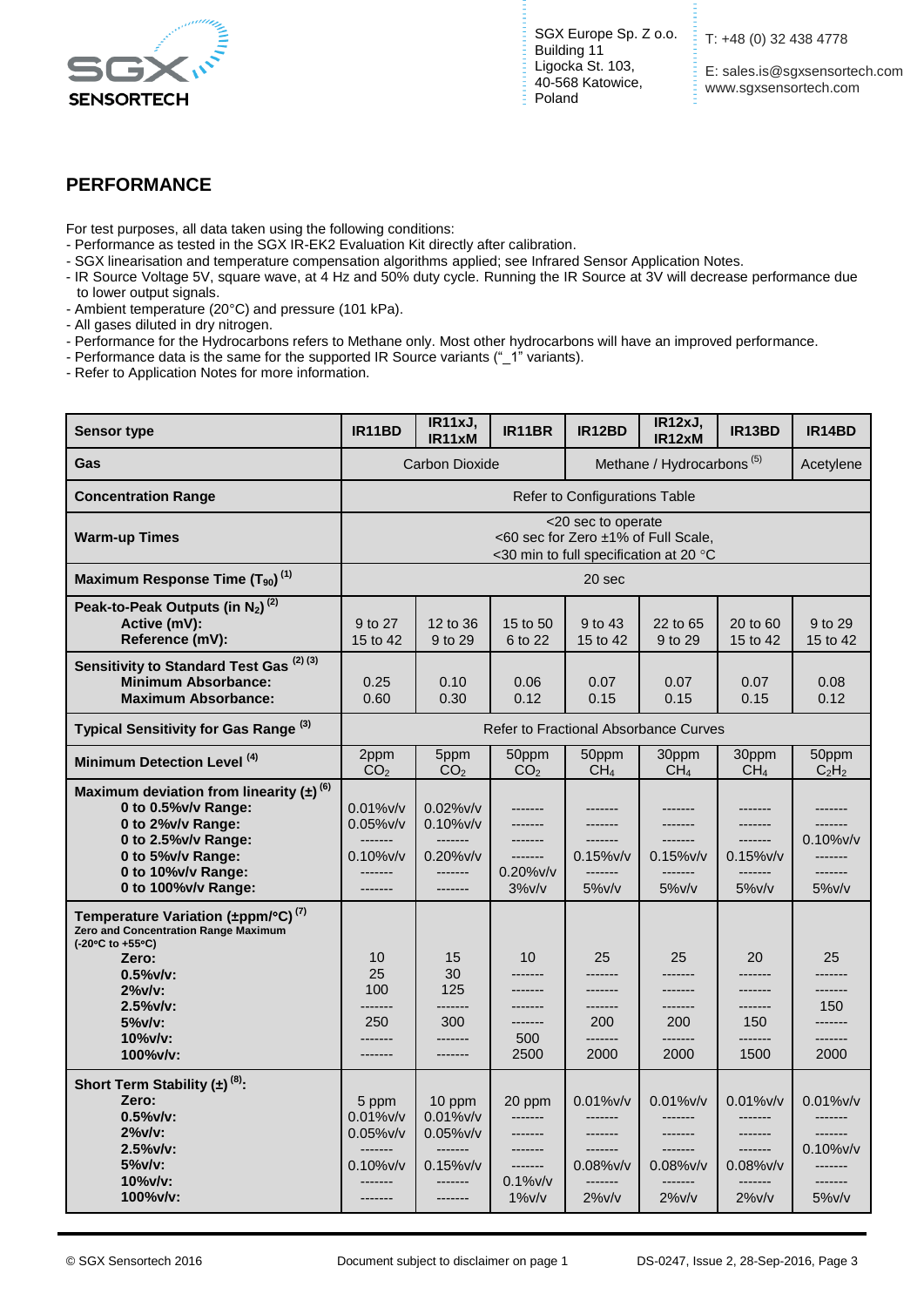

**E:** sales.is@sgxsensortech.com www.sgxsensortech.com

| <b>Sensor type</b>                                                                                                                       | IR11BD                                                                                                                   | IR <sub>11xJ</sub><br>IR <sub>11</sub> xM | IR11BR | IR12BD                                                                     | IR12xJ,<br>IR12xM                                    | IR13BD                                               | IR14BD                                    |
|------------------------------------------------------------------------------------------------------------------------------------------|--------------------------------------------------------------------------------------------------------------------------|-------------------------------------------|--------|----------------------------------------------------------------------------|------------------------------------------------------|------------------------------------------------------|-------------------------------------------|
| Humidity Response (+) <sup>(9)</sup><br>Zero:<br>$0.5\%$ v/v:<br>$2\%$ v/v:<br>$2.5\%$ v/v:<br>$5\%$ v/v:<br>$10\%$ v/v:<br>$100\%$ v/v: |                                                                                                                          | Negligible                                |        | $0.10\%$ v/v<br>-------<br>-------<br>-------<br>$0.25\%$ v/v<br>$2\%$ v/v | $0.10\%$ v/v<br>-------<br>$0.25\%$ v/v<br>$2\%$ v/v | $0.15\%$ v/v<br>-------<br>$0.30\%$ v/v<br>$2\%$ v/v | $0.20\%$ v/v<br>$0.50\%$ v/v<br>$4\%$ v/v |
| Pressure Effects <sup>(10)</sup>                                                                                                         | Sensors shall meet specification within a ±5% change in ambient pressure from<br>the ambient pressure during calibration |                                           |        |                                                                            |                                                      |                                                      |                                           |
| <b>MTBF (IR Source only)</b>                                                                                                             | >10 years for 5 V operation, >20 years for 3 V operation                                                                 |                                           |        |                                                                            |                                                      |                                                      |                                           |
| <b>Vibration</b>                                                                                                                         | Conforms to EN 60079-29-1                                                                                                |                                           |        |                                                                            |                                                      |                                                      |                                           |
| <b>Ingress Protection</b>                                                                                                                | Requires extra protection depending on application                                                                       |                                           |        |                                                                            |                                                      |                                                      |                                           |

*(1) Based upon an immediate step change in concentration at the aperature of the sensor. (2) Production Test Limits, using standard test gases of Dry Nitrogen, 2%v/v Carbon Dioxide, 5%v/v Methane and 1.15%v/v Acetylene, where appropriate***.**

*(3) A* **0.30 absorbance is equivalent to a 30% decrease in the Active peak-to-peak output.**

*(4) The minimum detection level is the smallest detectable change in concentration based upon a 2 sigma variantion. The best detectable change occurs at 0% gas concentration due to the non-linear output of the detector (see Fractional Absorbance Curves).*

*(5) Performance for most hydrocarbons will be better than for methane for equiavlent concentrations, as methane is one of the lower sensitive gases compared to other hydocarbons.*

*(6) After linearisation using the recommended method of linearisation and based upon a calibration gas with a concentration >75% of the full-scale.*

Using average Alpha and Beta coefficients based upon test data from the instrument in which the sensor is being tested. Refer to Application *Notes for information on calculating Alpha and Beta coefficients. Accuracy can be improved by measuring each sensor over temperature to define specific Alpha or Alpha & Beta coefficients.*

*(8) After sensor stabilisation and over a period of 8 hours.*

*(9) Difference in response when changed from 0 %RH to 90 %RH. (10) Sensors can be used over a greater ambient pressure using pressure compensation of the concentration. An external pressure sensor will be requred for this.*

## **FRACTIONAL ABSORBANCE CURVES**

These show the typical sensitivity versus concentration before linearisation for the range of gases. For further explanation, refer to the Infrared Sensor Application Notes.

#### **Primary Target Gases**

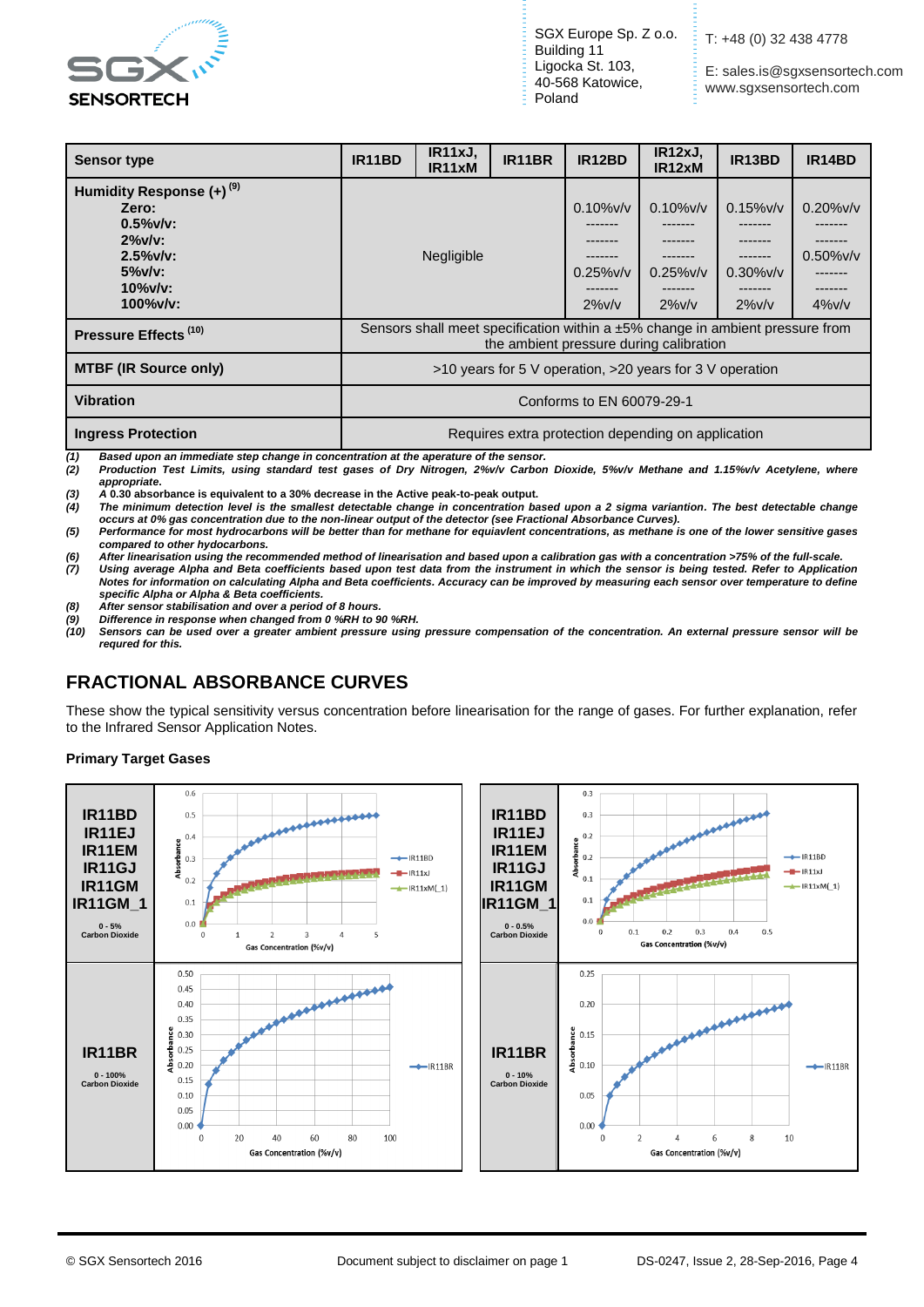

SGX Europe Sp. Z o.o. = Building 11 Ligocka St. 103, 40-568 Katowice, Poland

T: +48 (0) 32 438 4778

E: sales.is@sgxsensortech.com www.sgxsensortech.com





**Other Target Gases**



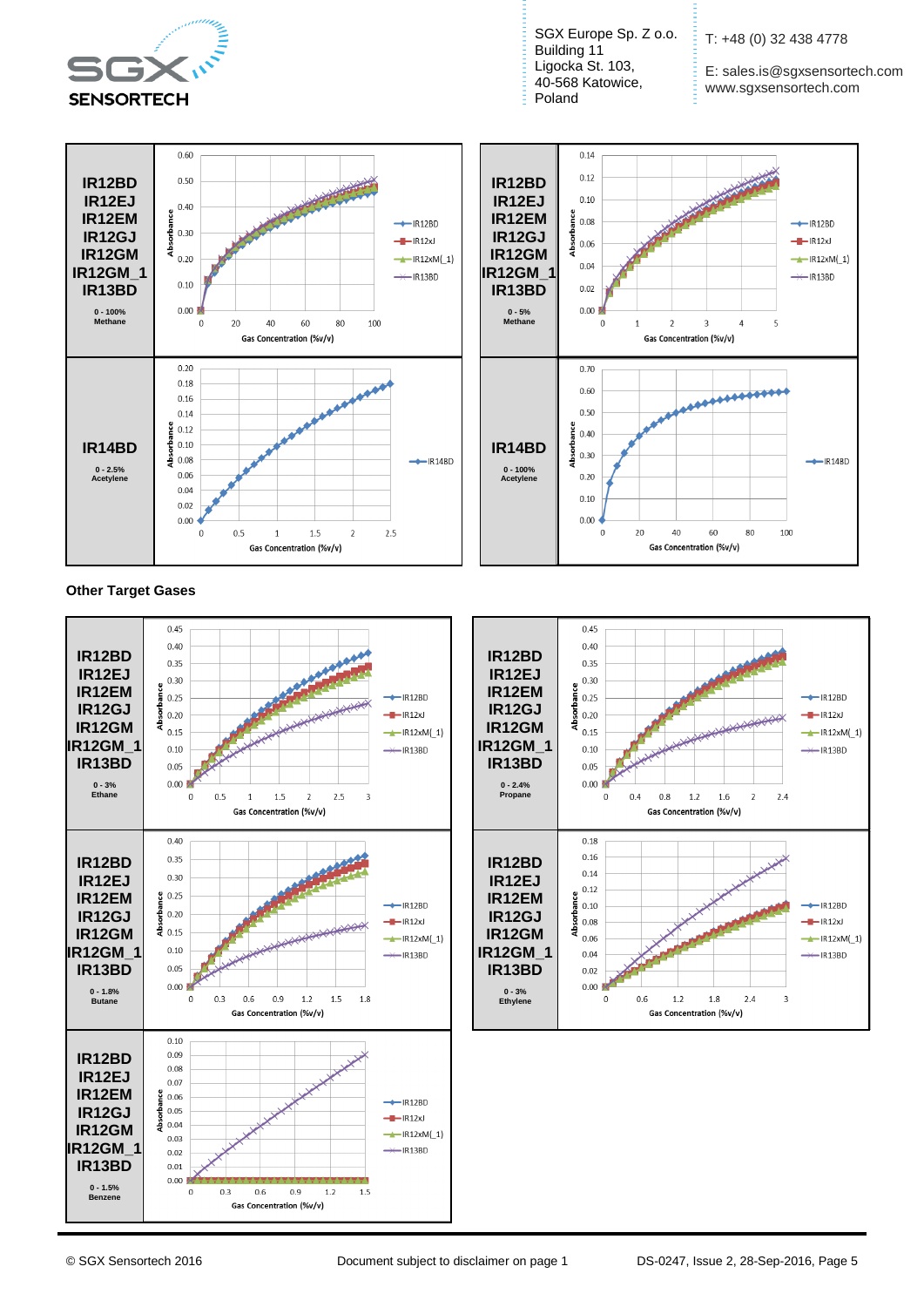

E: sales.is@sgxsensortech.com www.sgxsensortech.com

#### **CERTIFICATIONS**

| <b>CSA</b>   | The Canadian Standards Association has issued a component certification for the<br>IR1xxxx Series as an Explosion Proof Enclosure for use in Class I hazardous locations.<br>It has satisfied the requirements of CSA standard C22.2 No. 30-M 1986. Certificate No.<br>2589677 |                                                                                                                                                                                                                                           |                                                       |  |
|--------------|--------------------------------------------------------------------------------------------------------------------------------------------------------------------------------------------------------------------------------------------------------------------------------|-------------------------------------------------------------------------------------------------------------------------------------------------------------------------------------------------------------------------------------------|-------------------------------------------------------|--|
| UL           | Underwriters Laboratories Inc. recognises the IR1xxxx Series as a component for use in<br>intrinsically safe apparatus in Class 1, Division 1, Groups A, B, C and D hazardous<br>locations. It has satisfied the requirements of UL 913, 7th edition. File E186043.            |                                                                                                                                                                                                                                           |                                                       |  |
|              | <b>EC Type-Examination</b><br><b>Certificate Numbers:</b>                                                                                                                                                                                                                      | ATEX: Sira 99ATEX1121U<br><b>IECEX: IECEX SIR 04.0031U</b>                                                                                                                                                                                |                                                       |  |
| <b>ATEX</b>  | <b>Issued by:</b>                                                                                                                                                                                                                                                              | Sira Test & Certification Service<br>Rake Lane<br>Eccleston<br>Chester, CH4 9JN, UK                                                                                                                                                       |                                                       |  |
| <b>IECEX</b> | Have been assessed to<br>the following harmonized<br>standards:                                                                                                                                                                                                                | EN 60079-0:2012 & IEC 60079-0:2011 (Ed. 6)<br>Electrical apparatus for explosive gas atmospheres -<br>General requirements<br>IEC 60079-1:2014 (Ed. 7)<br>Electrical apparatus for explosive gas atmospheres<br>Flameproof enclosures "d" |                                                       |  |
|              | <b>Product Marking:</b>                                                                                                                                                                                                                                                        | ATEX:<br>$II 2G$ Ex db IIC Gb<br><b>IECEX:</b><br>Ex db IIC Gb                                                                                                                                                                            | Ta -20 $^{\circ}$ C to +55 $^{\circ}$ C,<br>Pi: 2.5 W |  |

#### **INSTRUCTIONS SPECIFIC TO HAZARDOUS AREA INSTALLATIONS**

(Ref: EU ATEX Directive 2014/34/EU)

- 1. The IR1xxx Series Gas Sensing Heads are component-approved only and may not be used as stand-alone items in a hazardous area without further protection.
- 2. The IR1xxx Series Gas Sensing Heads shall be protected in service. The Sensing Head shall be mounted in a protective enclosure such that an impact of 7 J in accordance with IEC 60079-0:2007 clause 26.4.2 from any direction shall not cause the impact head to make contact with the Sensing Head.
- 3. The thermal resistance of the IR1xxx Series Gas Sensing Heads does not exceed 25 K/W. This shall be taken into account when considering its surface temperature and the temperature classification of the equipment into which it is to be incorporated. Tests indicated that an internal ignition raises the temperature of the mesh by a further 4.2 K (including a 1.2 safety factor).
- 4. The IR1xxx Series Gas Sensing Heads have not been assessed as a safety device (EHSR 1.5).
- 5. There are no user-serviceable parts in the component.
- 6. The end-user/installer shall be aware that the certification of the IR1xxx Series Gas Sensing Heads relies on the following materials used in its construction, which are suitable for most common applications:

Enclosure..................................Stainless steel Mesh.........................................Stainless steel

Bushing.....................................Epoxy resin

In accordance with the Note in EN60079-0:2006 clause 6.1, the end-user/installer shall inform the manufacturer of any adverse conditions that the IR1xxx Series Gas Sensing Heads may encounter. This is to ensure that the IR1xxx Series Gas Sensing Heads are not subjected to conditions that may cause degradation of these materials.

- 7. The IR1xxx Series Gas Sensing Head is only certified for use in ambient temperatures between -20°C and +55°C and should not be used outside this range.
- 8. The maximum input power of the IR1xxx Series Gas Sensing Head shall not exceed 2.5 W.
- 9. The IR1xxx Series products shall be installed/used in accordance with the following restrictions:

| Reference                       | Safety Description when used in an IS Circuit |                             |                             |  |  |
|---------------------------------|-----------------------------------------------|-----------------------------|-----------------------------|--|--|
|                                 | <b>IR Source</b><br><b>Detector</b>           |                             | <b>IR Source + Detector</b> |  |  |
| IR <sub>1</sub> nBD             | Ui = 7.2 V. Ci = 0. Li = 0                    | $U = 10 V$ . Ci = 0. Li = 0 | $Pi = 2.5W$                 |  |  |
| IR <sub>1</sub> n <sub>BR</sub> | Ui = 7.2 V. Ci = 0. Li = 0                    | Ui = 10 V, Ci = 0, Li = 0   | $Pi = 2.5W$                 |  |  |
| IR1nEx. IR1nGx                  | Not IS                                        |                             |                             |  |  |

10. The IR1xxx Series Gas Sensing Heads are dust-proof (IP5x) but offers no protection against the ingress of water. Where protection in excess of IP50 is required, the apparatus into which the IR1xxx Series Head is installed shall provide the necessary ingress protection (for example by fitting an external semi-permeable membrane).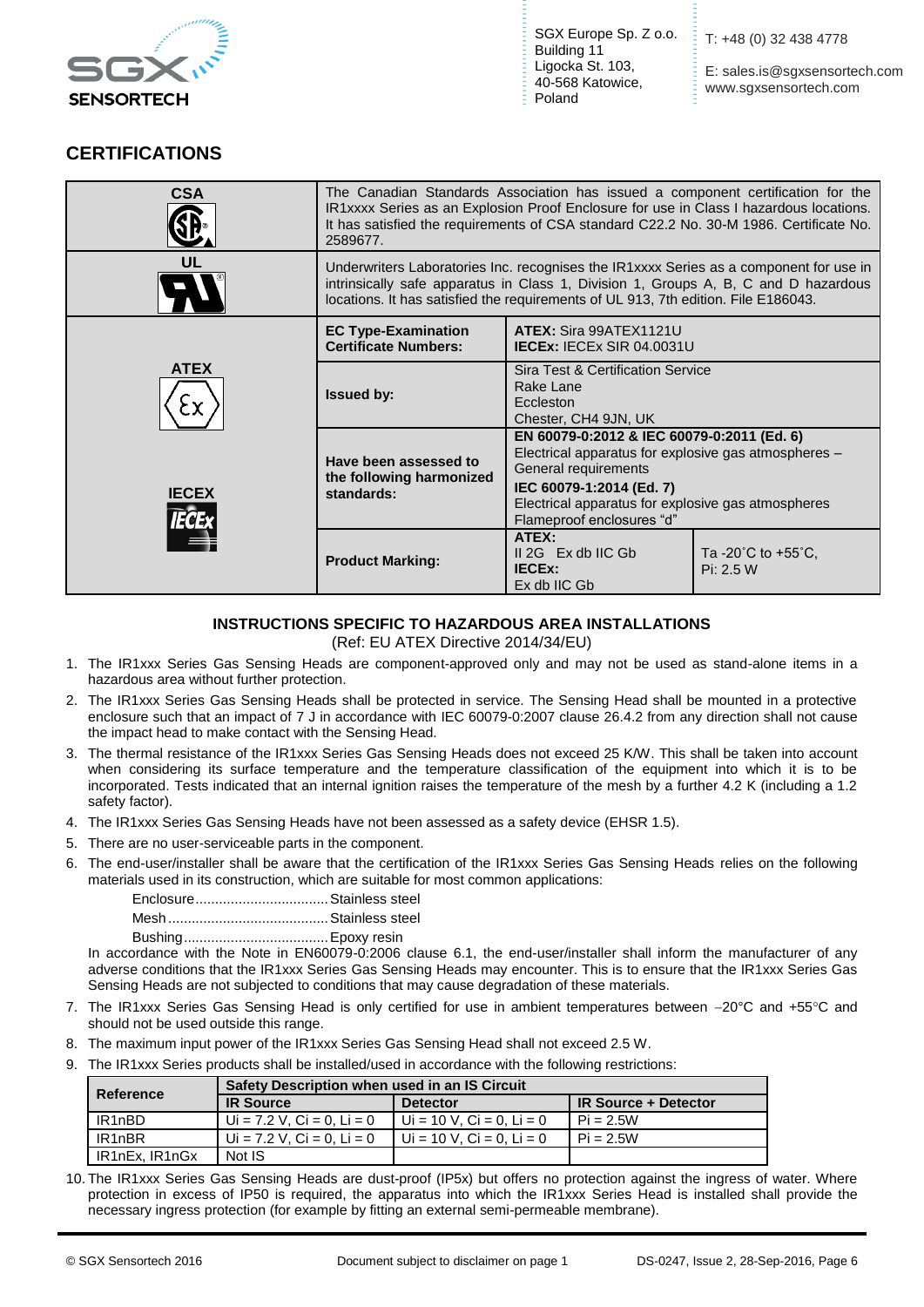

SGX Europe Sp. Z o.o. Building 11 Ligocka St. 103, 40-568 Katowice, Poland

T: +48 (0) 32 438 4778

Æ.

E: sales.is@sgxsensortech.com www.sgxsensortech.com

### **OUTLINE**

**(All dimensions in millimetres; dimensions without limits are nominal)**

#### **6-Pin Devices (See Configuration Table)**



#### **7-Pin Devices (See Configuration Table)**



#### **Connections**

| Pin          | <b>Connection</b>                                                              |
|--------------|--------------------------------------------------------------------------------|
|              | +V DC detector input                                                           |
| $\mathbf{2}$ | <b>IR Source</b>                                                               |
| 3            | IR Source return                                                               |
| 4            | Active detector output                                                         |
| 5            | Reference detector output                                                      |
| 6            | 0 V input                                                                      |
|              | Temperature sensor: Thermistor (code E); LM60 (code G)<br>(7-Pin Devices Only) |

#### **Outline Notes**

- 1. Body dimensional tolerances  $\pm 0.1$  mm. Pin dimensional tolerances as indicated.
- 2. For code J devices, this length is 19.0 mm; for code M devices it is 16.6 mm.
- 3. IR1xxx Series sensors are designed to press-fit into PCB sockets. The end-user should choose a socket to accommodate the full sensor pin length. This will ensure a stable mechanical location as well as good electrical contact. SGX Sensortech Ltd recommend the Wearns Cambion type 450-1813-01-03-00 single-pole solder mount socket with through hole, or a suitable equivalent.